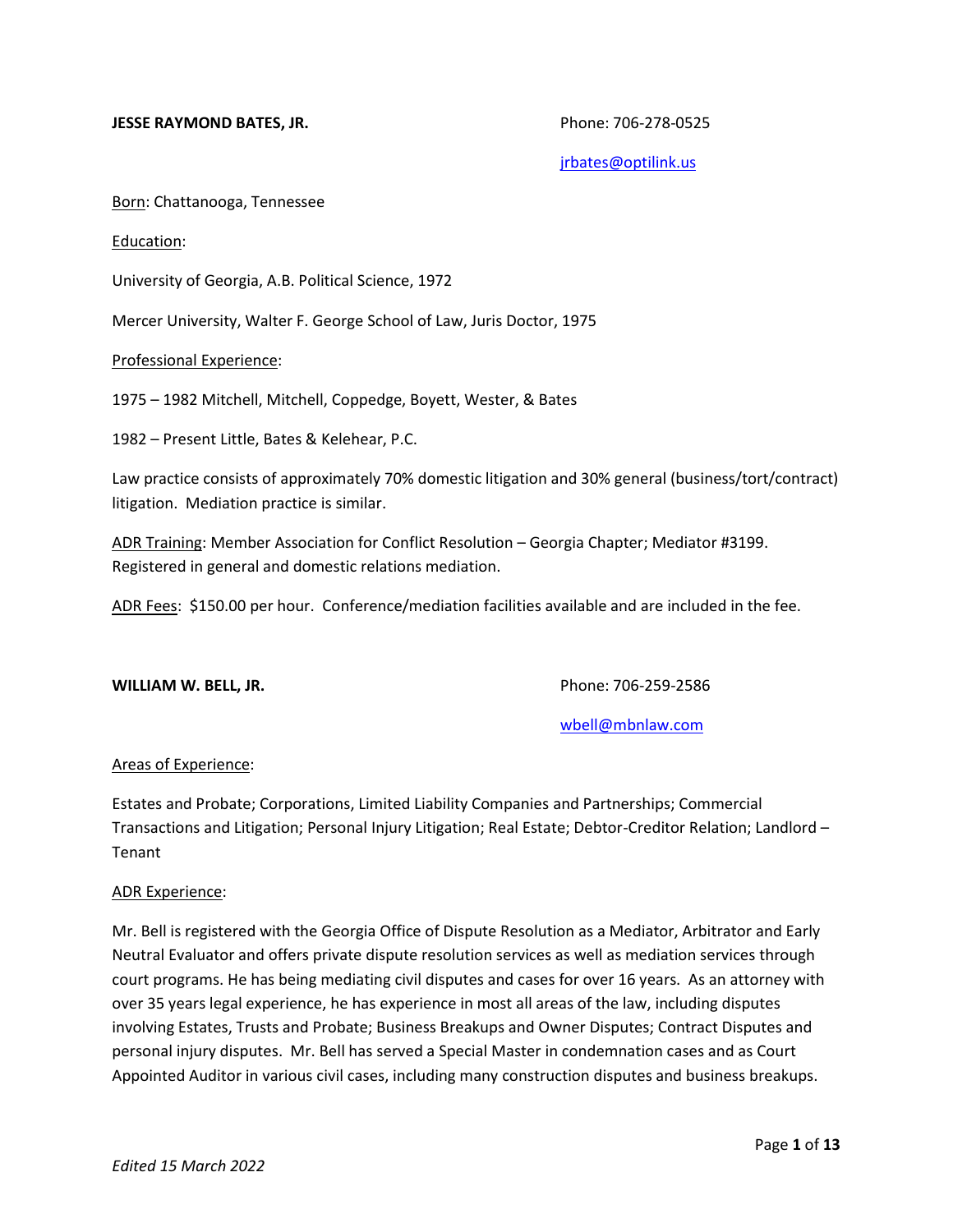His varied legal and accounting experience and business background have allowed him to help resolve a wide variety of disputes and conflicts.

### Professional Experience:

|                 | 1984 - Present: Minor, Bell & Neal                             |
|-----------------|----------------------------------------------------------------|
| 1980 - 1983:    | Stophel, Caldwell & Heggie, Chattanooga, TN & Dalton, GA       |
| 1976 - 1979:    | Smith and Bell, Gainesville, GA                                |
| 1973 - 1975:    | Smith, Smith & Frost, Gainesville, GA                          |
|                 | 1970 – 1973: Law Student and clerked with Smith, Smith & Frost |
| $1968 - 1970$ : | Accountant with A.M. Pullen & Co, CPAs, Atlanta, GA            |

#### Education:

University of Georgia School of Law, J.D., 1973; University of Georgia, B.B.A. (Accounting), 1968.

# ADR Fees:

\$200.00 per hour; 1-hour minimum.

**ROBERT A. COWAN Phone: 706.278.2099** 

Contact Cecilia Moreno for scheduling [cecilia@cowanlawoffice.com](mailto:cecilia@cowanlawoffice.com)

You can also visit [www.nadn.org/robert-cowan](http://www.nadn.org/robert-cowan) for available mediation dates

Educational Background:

University of Georgia, J.D. (1993)

Tulane University College of Arts and Science, B.A. (1990)

University of Nottingham (1988)

#### Areas of Experience:

Primarily engaged in representing both plaintiffs and defendants in personal injury claims involving tort and contract claims such as automobile collisions, premises liability, products liability, medical malpractice and contract disputes. Also engaged in other areas of complex litigation, including family law, fraud, tortious interference of contract and breach of warranty.

Alternative Dispute Experience: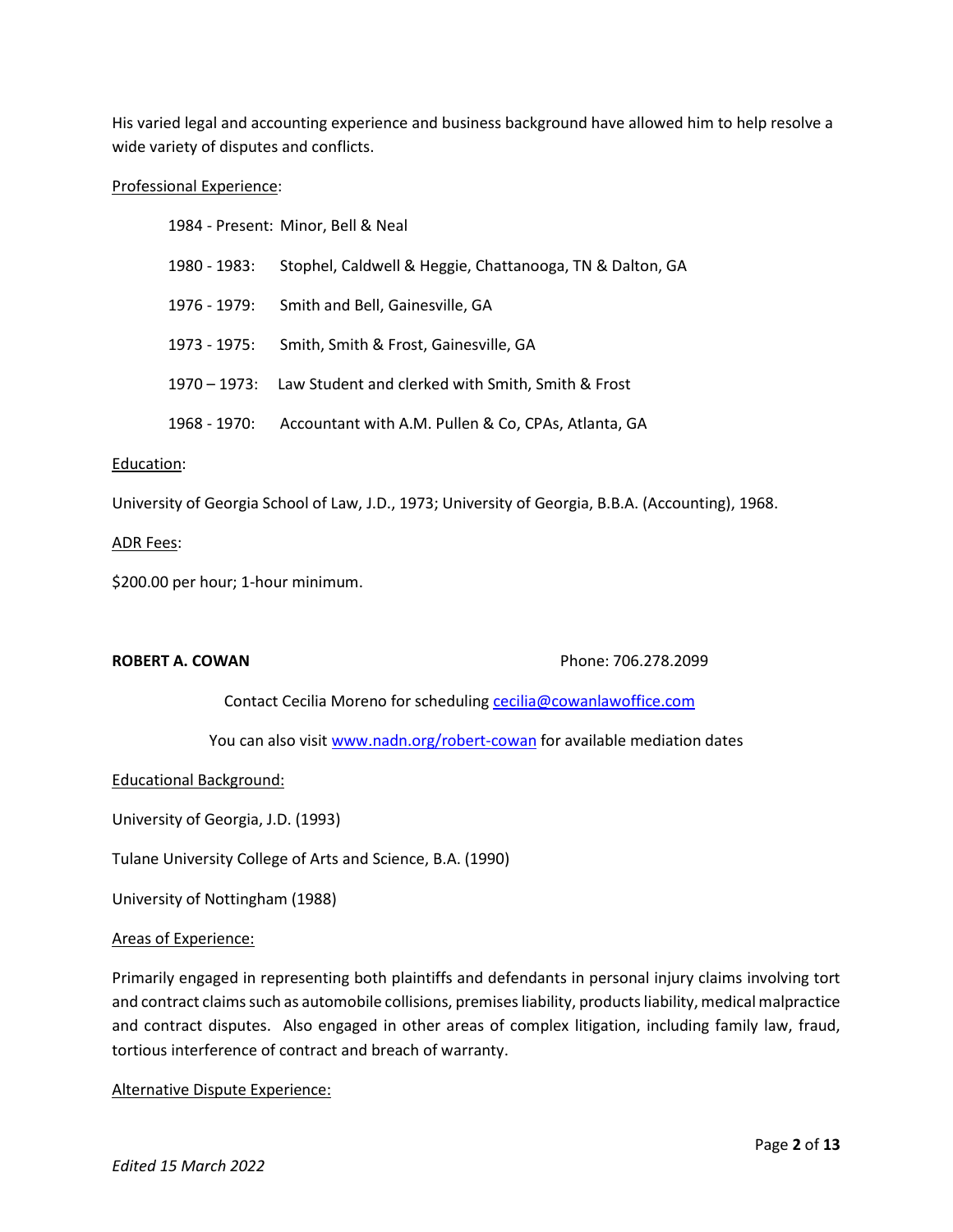Mediator, Conasauga Judicial Circuit (1995)

Mediator, Seventh Judicial Administrative District (1995)

Certified by the State of Georgia as mediator, arbitrator and early case evaluator (1995)

Mediator, National Academy of Distinguished Neutrals

Have participated as a mediator/arbitrator in over 1000 cases

Fees:

\$225.00 per hour for domestic mediations

\$300.00 per hour for two-party personal injury mediations

\$100.00 per hour for travel outside Whitfield/Murray Counties

# **C. CELESTE CRESWELL, ESQ.** Phone: 423-785-8313

[ccreswell@millermartin.com](mailto:ccreswell@millermartin.com)

## Areas of Experience:

Complex Commercial, Technology, Intellectual Property (Trademarks, Trade Secrets, Patents), Unfair Competition, and False Advertising Litigation

# ADR Experience and Background:

In the course of litigating commercial and intellectual property disputes in state and federal courts in Georgia and across the nation, Ms. Creswell has participated in multiple mediations with over \$1,000,000 at issue. Participating in these mediations as counsel for the litigants—both plaintiffs and defendants—has afforded Ms. Creswell the opportunity to observe and adopt the best practices of mediators and litigants. Since becoming a registered mediator in Georgia, Ms. Creswell has successfully mediated several commercial disputes. Ms. Creswell is licensed to practice law in both Georgia and Tennessee, and she resides in Dalton, Georgia.

Ms. Creswell received a B.S. in Decision Science (Mathematics, Computer Science, Business, and Economics), *summa cum laude*, from Berry College and a J.D., *magna cum laude*, from the University of Georgia School of Law, where she was Executive Notes Editor of the *Georgia Law Review*. Prior to entering private practice, Ms. Creswell served as law clerk to the Honorable Curtis L. Collier, U.S. District Court, Eastern District of Tennessee. Ms. Creswell is a member of First Presbyterian Church of Dalton and the Board of Directors of United Way of Northwest Georgia and has served as a member of the Board of Governors of the State Bar of Georgia (2008-2010).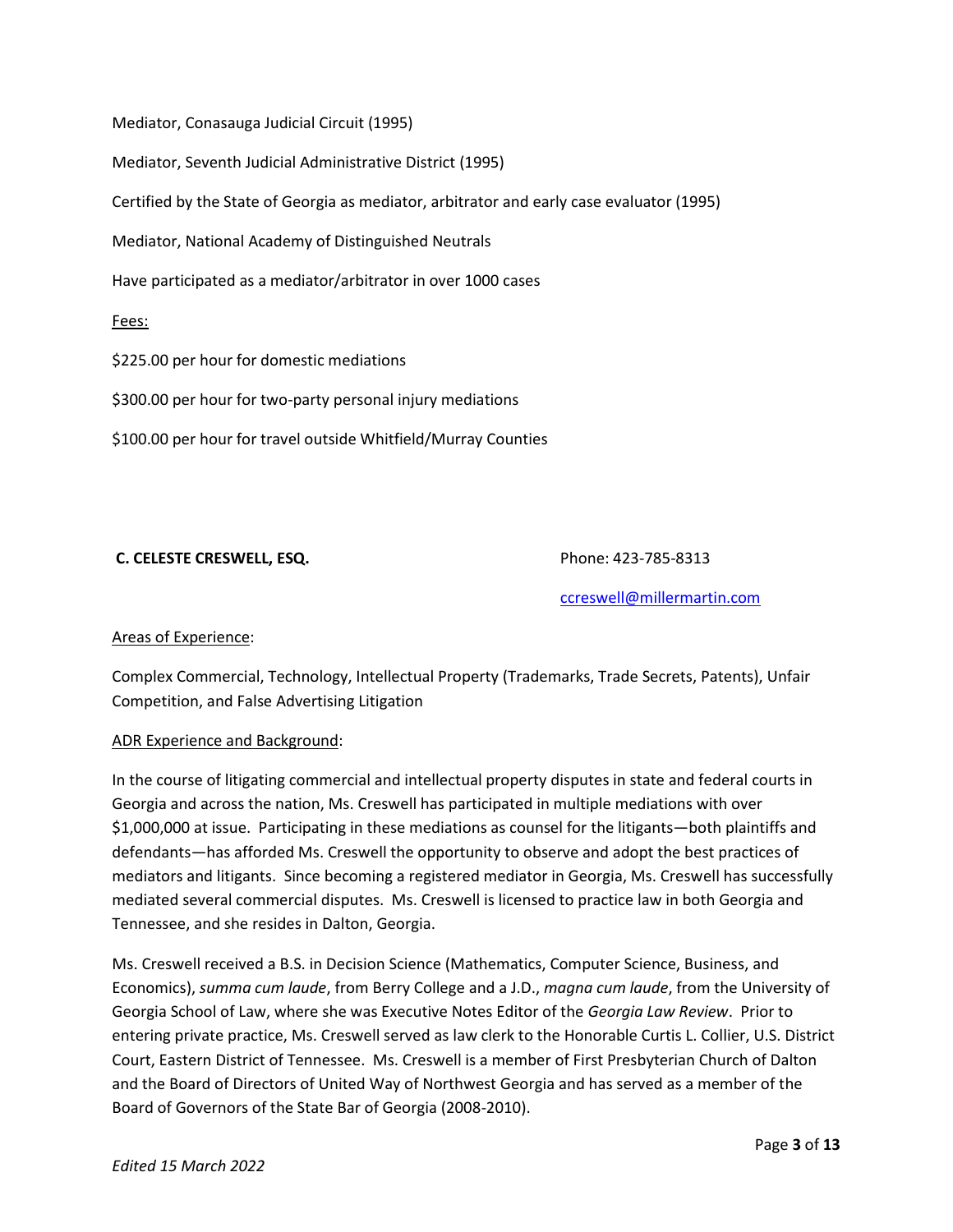# Professional Experience: 2007-present Miller & Martin, PLLC, Chattanooga, Tennessee

| 2004-2007 | Wargo & French LLP, Atlanta, Georgia                                                                 |
|-----------|------------------------------------------------------------------------------------------------------|
| 2002-2004 | Duane Morris LLP, Atlanta, Georgia                                                                   |
| 1999-2002 | Altman, Kritzer & Levick PC, Atlanta, Georgia                                                        |
| 1998-1999 | Powell, Goldstein, Frazer & Murphy LLP, Atlanta, Georgia                                             |
| 1996-1998 | Law Clerk, Honorable Curtis L. Collier, U.S. District Court,<br><b>Eastern District of Tennessee</b> |

## Education:

J.D., University of Georgia School of Law, 1996; B.S., Berry College, 1993

#### ADR Fees:

\$200 per hour

**JEFF J. DEAN** Phone: 706-226-0300

[jeff@morrisanddean.com](mailto:jeff@morrisanddean.com)

# Areas of Experience:

General litigation, personal injury, business disputes, domestic and family law.

#### ADR Experience:

Mr. Dean has tried many cases of all different types in front of Judges and jury's of the Conasauga Circuit of Whitfield and Murray Counties, surrounding counties in Northwest Georgia, and federal courts in the Northern and Middle Districts in Rome, Atlanta, and Albany, Georgia. He has been successfully mediating all types of cases since 1995. He has successfully mediated bitter divorce and custody cases, serious injury cases, and major business disputes.

Mr. Dean has practiced law since 1988. He is a member of the Georgia Bar, U.S. District Courts for the Northern and Middle Districts of Georgia, 11<sup>th</sup> Circuit Court of Appeals, and U.S. Supreme Court.

## Education:

University of Georgia, BBA, 1985,

Walter F. George School of Law, Mercer University, 1988 (Cumlaude, top 10%, Law Review)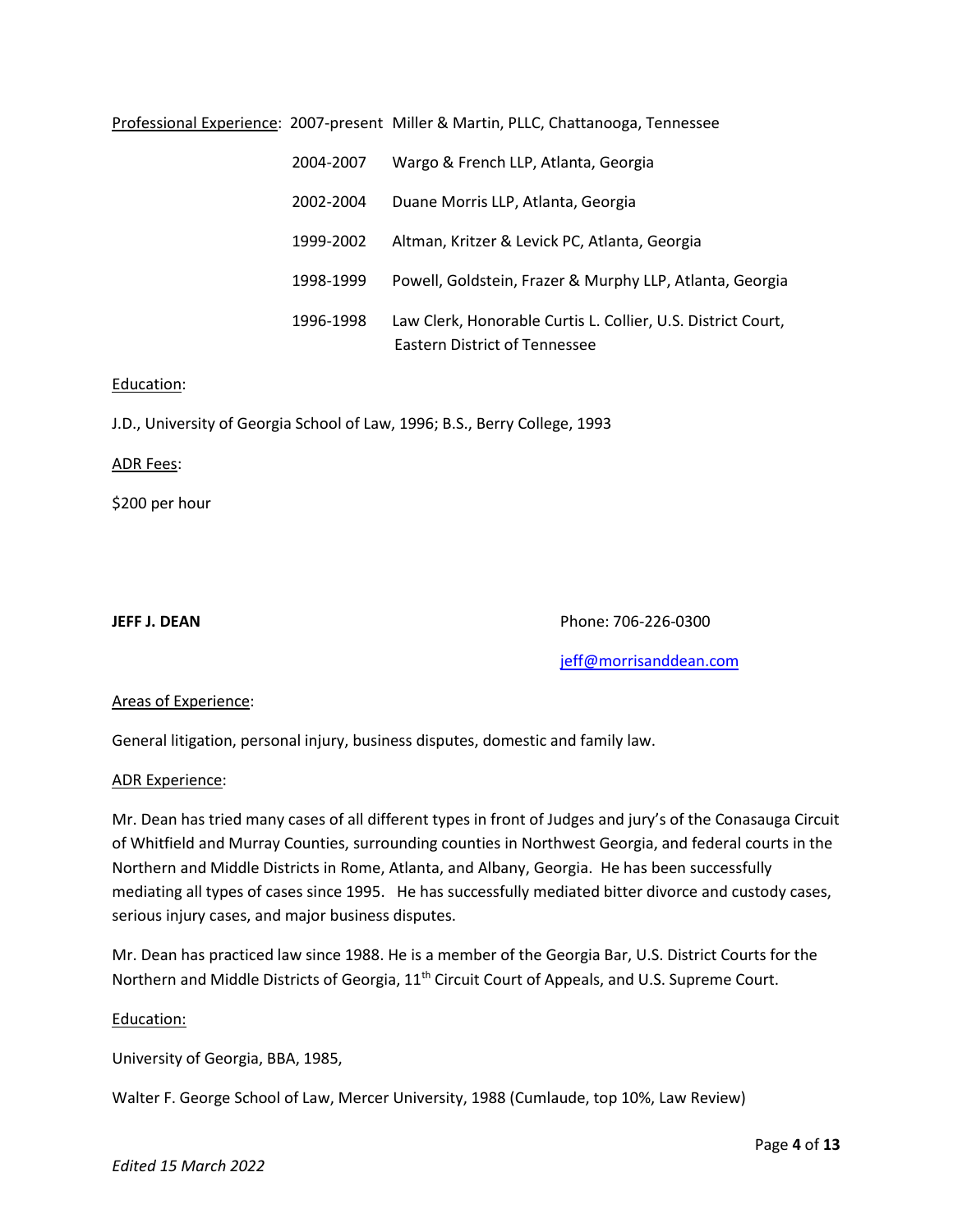ADR Fees:

\$200.00 per hour.

## **ALLEN HAMMONTREE** Phone: 706-278-0464

[ahammontree@ghbattorneys.com](mailto:ahammontree@ghbattorneys.com)

# **WILLIAM F. ("BILL") JOURDAIN Phone: 706-259-2586**

# **wjourdain@minorfirm.com**

# **Areas of Experience**:

With over 35 years of experience handling complex litigation matters in state and federal courts, Bill is the Chair of the Minor Firm's litigation section. In recent years, Bill's primary focus has been on business and health care suits, representing floor covering businesses, hospitals and individual medical providers through associations with several medical malpractice insurers. His health care law experience has not been limited to litigation, and he regularly counsels his clients in risk management and medical staff matters. He has served as a hearing officer and represented clients in contested peer review matters at various hospitals in north Georgia.

Bill has defended many cases over the years for several insurance companies. These matters include property casualty matters for businesses and homeowners and over 25 years representing a regional amusement park. Prior to joining his current firm, Bill represented plaintiffs in many types of bodily injury and property damage matters, including medical malpractice cases.

Bill has handled numerous matters as a licensed attorney in both Georgia and Tennessee and has also been admitted *pro hac vice* to represent floor covering clients in litigation in several other states. In addition to his work as a litigator, Bill is experienced in public utility law, serving as general counsel to a large municipal utility.

Bill has been honored by being included seven times in the Georgia Super Lawyers magazine for his work defending medical malpractice cases and holds a Martindale Hubbell AV preeminent rating.

Bill is certified as a mediator in the State of Georgia for general civil cases and is a registered neutral (mediator) in Georgia. Bill is very experienced in the mediation process, having participated in hundreds of mediations in his 35 years of practice.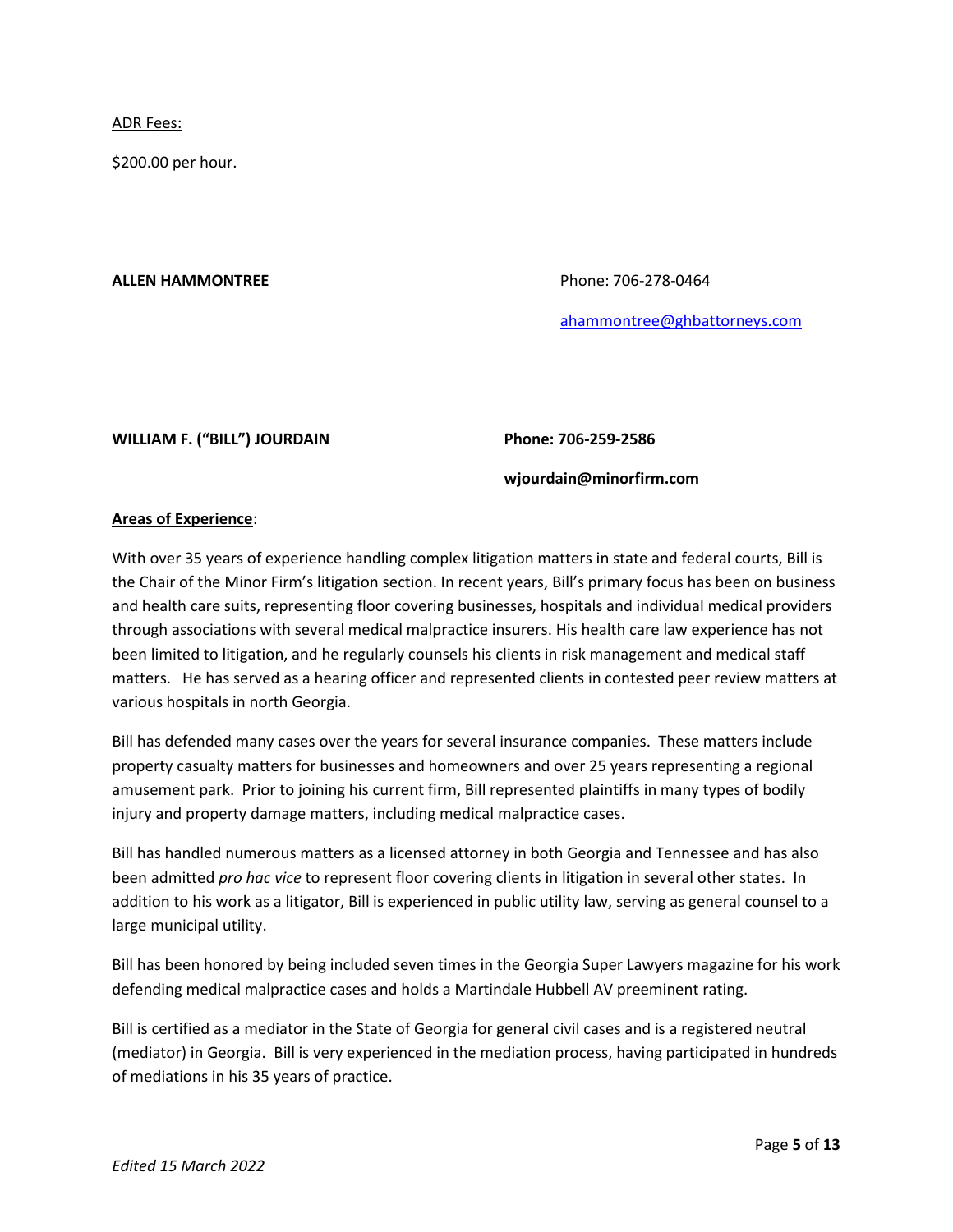# **Work and Educational Experience**:

- November 1993 Present The Minor Firm, LLC (Formerly Minor, Bell & Neal, P.C.)
- June 1986 October 1993 Mitchell, Coppedge, Wester, Bisson & Miller, P.C.
- June 1986 J.D., Mercer University Walter F. George School of Law
- June 1983 B.A., Furman University

# **ADR Fees**:

\$150.00 per hour per party not to exceed \$300.00 per hour total. One hour minimum per party. No administrative fee. My office has ample conference room space available for mediations.

**CURTIS KLEEM Phone: 706-277-0606** 

Fax: 706-277-0606

[ckleem@kleemlaw.com](mailto:ckleem@kleemlaw.com)

[www.kleemlaw.com](http://www.kleemlaw.com/)

To Schedule a mediation, visit the following link:<https://bit.ly/2sQa6bH>

Registered Mediator with Georgia Commission on Dispute Resolution. Registered as General Civil and Domestic Relations Mediator. Also Registered as Mediator who can mediate cases where Domestic Violence is alleged. All mediations held at the Whitfield County Courthouse.

Education:

B.A., Berry College - 1994

M.S.W., The University of Georgia School of Social Work – 1997

J.D., The University of Georgia School of Law – 2000

Professional Experience:

Law Clerk, Conasauga Judicial Circuit, 2000-2001

Attorney, McCamy, Phillips, Tuggle & Fordham, LLP, 2001-2018

Attorney, Kleem Law, LLC, 2018 - Present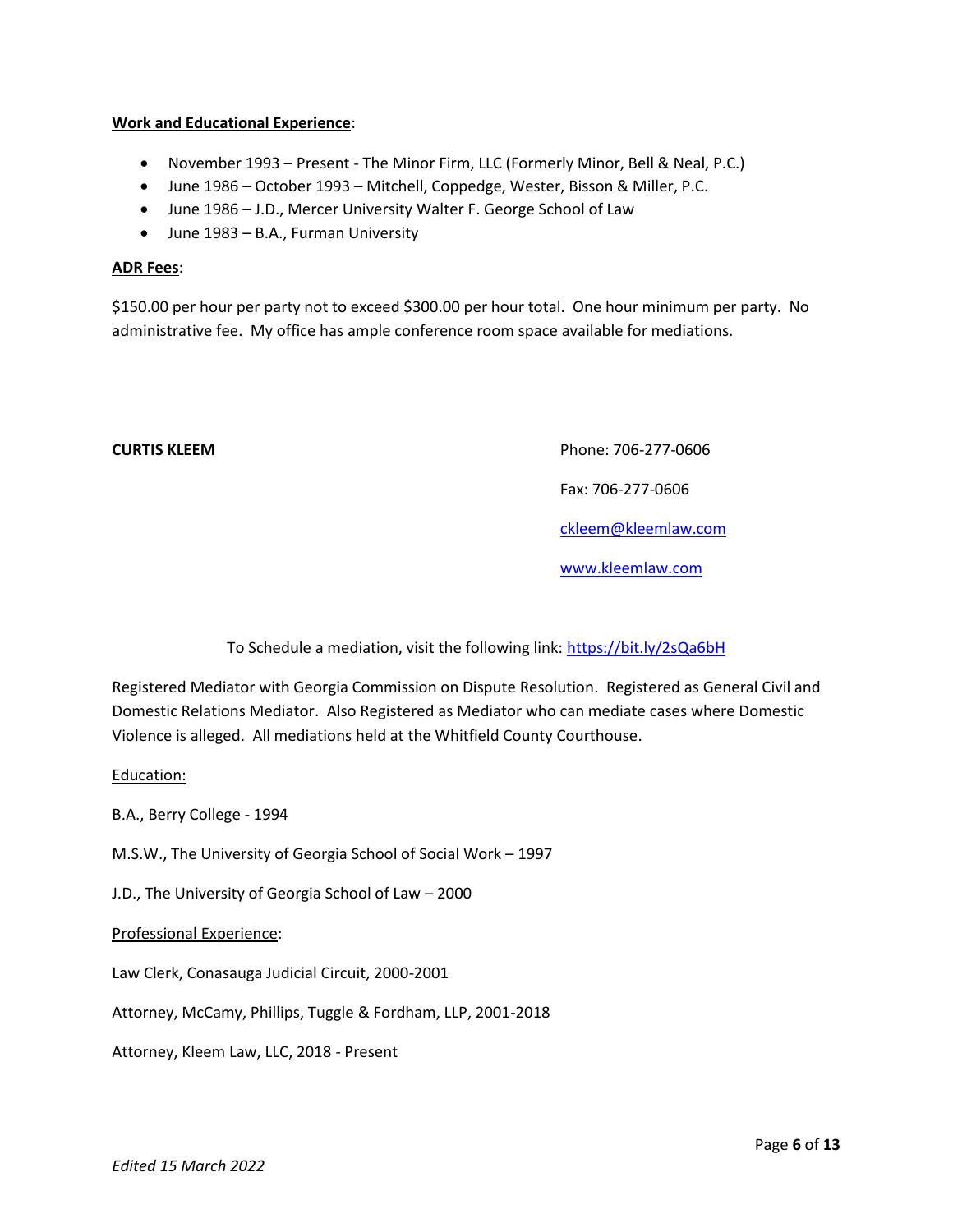Since 2001, my law practice has been roughly 70% domestic relations cases, with the remainder being personal injury, local government and business litigation.

# Mediation Fees:

\$180.00 per hour – two (2) hour minimum

**HUGH KEMP Phone: 706-226-2222** 

[lhughkemp@optilink.us](mailto:lhughkemp@optilink.us)

# Education & Employment:

Emory University, Atlanta, GA, B.A., M.A., Phi Beta Kappa;, University of Chicago, J.D.; law clerk for Hon. Elbert P. Tuttle, U.S. Court of Appeals for the Fifth Circuit; law clerk for Hon. Joseph F. Quillian, Supreme Court of Georgia. Practicing attorney: Kinney, Kemp, Sponcler, Joiner & Tharpe, Dalton, GA; Leitner, Williams, Dooley & Napolitan, PLLC, Dalton, GA; presently sole practitioner.

# Admitted to Practice:

Supreme Court of United States; All State Courts; Northern District of Georgia; 5<sup>th</sup> and 11<sup>th</sup> Circuit Courts of Appeal; Fellow, The American College of Trial Lawyers.

## Training and Experience:

Graduate of Alternate Dispute Resolution, Inc. Resolution Resources, Inc., and Henning Mediation and Arbitration; Registered Mediator/Arbitrator with The Georgia Office of Dispute Resolution including family law; Approved Mediator with the Conasauga Circuit, Lookout Mountain Circuit, 7<sup>th</sup> and 9<sup>th</sup> District ADR Program. Formerly a member of the Henning Mediation and Arbitration Panel in Atlanta, GA.

Hugh has participated as an attorney, mediator and arbitrator in approximately 700 cases with a success rate of approximately ninety percent. He has experience in a broad range of cases including product liability, medical malpractice, dental malpractice, Federal Employer Liability Act; Automobile collision cases; railroad collision cases, land line cases, divorce and family law cases, commercial litigation, UCC litigation, anti-trust, electric utility law, Georgia Public Service Commission cases, ERISA, health and accident insurance, homeowner's policies, fire policies and bonds from magistrate courts to argument of a case in the United States Supreme Court.

## ADR Fees:

\$150.00 per hour for custody and divorce cases. All other matters are as follows:

\$200.00 per hour. No administrative fee if mediation is attended.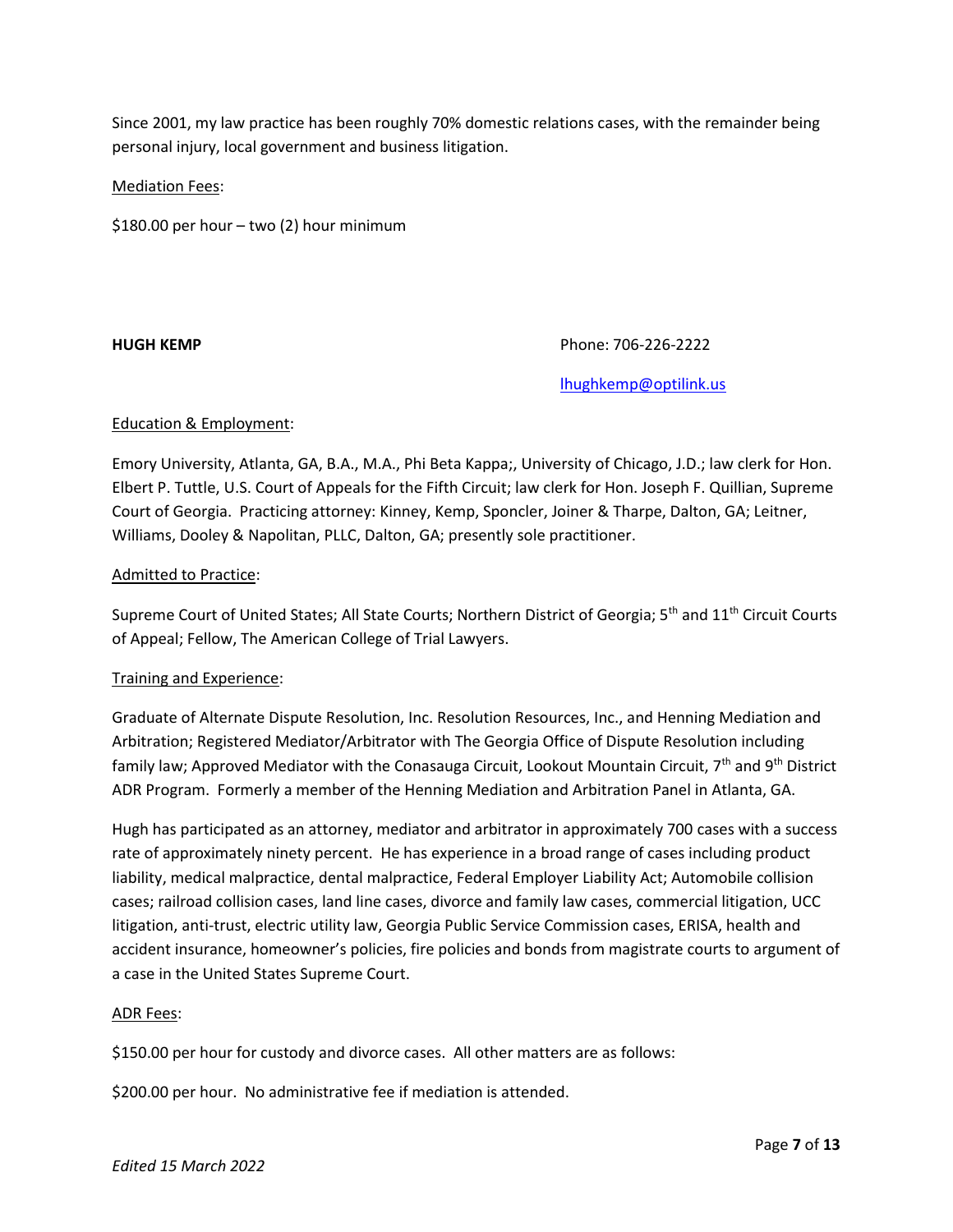\$500.00 per day, per party for Arbitration cases.

**JOSEPH LEMAN Phone: 706-529-3034** 

[lemancomp@gmail.com](mailto:lemancomp@gmail.com)

# **NATHAN D. LOCK**

**Phone: 706-278-4499 [nlock@mccamylaw.com](mailto:nlock@mccamylaw.com)**

### Education:

University of Georgia, A.B.J., Advertising, 2009 Georgia State University, J.D., 2012 Georgia Bar Admission, 2012

## Professional Experience:

Mr. Lock joined the law firm of McCamy, Phillips, Tuggle & Fordham, LLP in 2012 and began his practice in general litigation. Because the McCamy Firm has such a diverse practice, he gained litigation experience in a myriad of practice areas in both state and federal court. He has also served as the Whitfield County Administrator for Probate Court since 2015. Although his practice now focuses primarily on personal injury, probate, corporate litigation, and real property disputes, it is very difficult to find an area of law in which Mr. Lock cannot provide insight and understanding in the mediation setting. He prides himself in identifying creative resolutions that the parties may not have considered.

## Areas of Practice:

Personal Injury, Probate, Contracts, Real Property, Workplace Harassment/Discrimination, Medical Malpractice, Construction, Corporate, Public/Private Nuisance, Defamation, Business Torts, Premises Liability, Products Liability, Landlord/Tenant

## ADR Fees:

\$200/hr, Inquire for additional fees for travel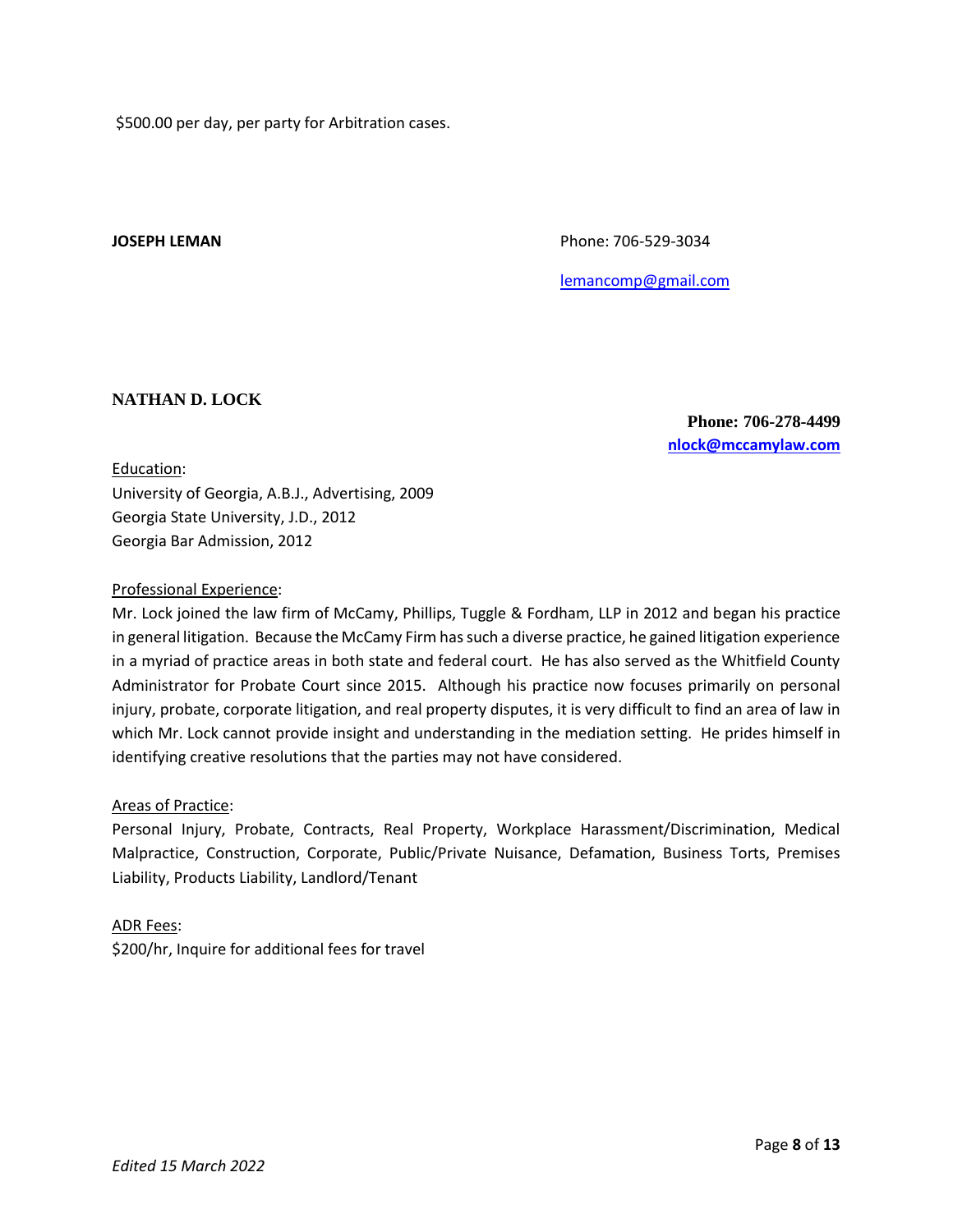### **STEVE MICHMERHUIZEN Phone: 706-226-0040**

[steve@coppedgefirm.com](mailto:steve@coppedgefirm.com)

#### Areas of Experience:

Personal injury, medical malpractice, commercial disputes, condemnation cases, foreclosure and confirmation.

#### Professional Experience:

Mr. Michmerhuizen is a litigation partner with Coppedge Michmerhuizen Rayburn | Attorneys at Law (2010-present). As a litigation partner, Mr. Michmerhuizen has participated in multiple mediations concerning disputes in the six-figure and seven-figure range. Mr. Michmerhuizen previously served as a law clerk for Chief Judge William T. Boyett, Conasauga Judicial Circuit (2009-2010). He is a registered neutral with Georgia Office of Dispute Resolution, as well as a former educator (high school and college) and social worker.

#### Legal Education:

Mr. Michmerhuizen graduated *cum laude* from University of Georgia School of Law, where he was awarded the Custer-Tuggle Award for Excellence in Family Law Studies by the Georgia Chapter of the American Academy of Matrimonial Lawyers

ADR Fees:

\$200 per hour

**TODD L. RAY Phone: 706-278-8668** 

Attorney and General Civil and Domestic Relations Mediator.

Education:

Bob Jones University, BA, Pastoral Studies (Counseling), 1982

Mercer University, Walter F. George School of Law, Juris Doctor, 1987

Professional Experience:

1987-1992 Assistant District Attorney, Conasauga Judicial Circuit

1992-Present McDonald, Thames & Ray

## Areas of Practice: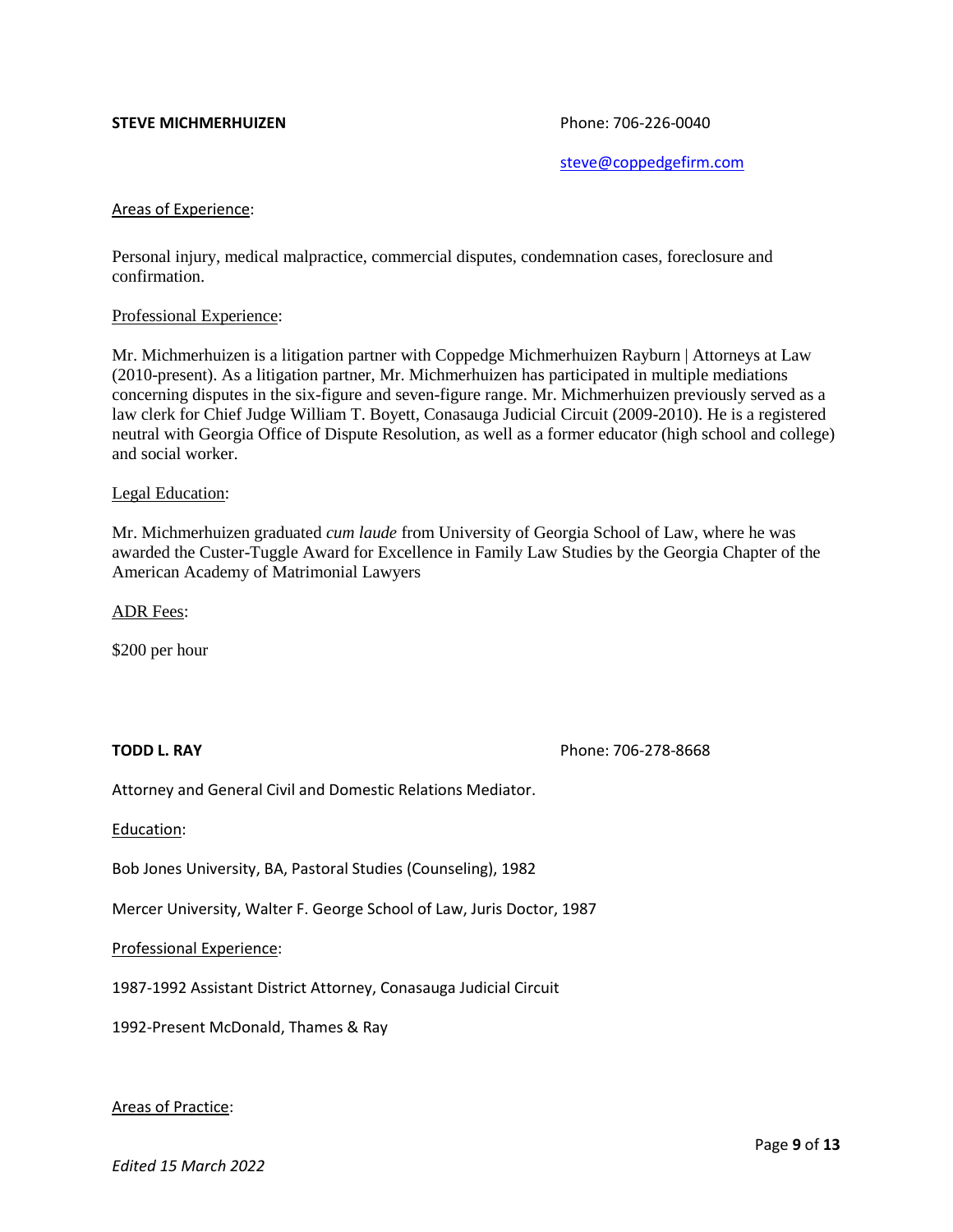Domestic Relations; Criminal Law Defense; Juvenile Court; Magistrate Court

## ADR Training:

General Mediation Training – Kennesaw State University; Divorce and Family Mediation Training – Henning Mediation & Arbitration Services, Inc.; Registered Mediator through the Georgia Office of Dispute Resolution

## ADR Fees:

\$150.00 per hour

**BRYAN L. RAYBURN** Phone: 706-226-0040

[bryan@coppedgefirm.com](mailto:bryan@coppedgefirm.com)

# Education:

2007 - University of Mississippi, Oxford, MS – B.A.

2014 - John Marshall Law School, Atlanta, GA – J.D.

## Professional Experience:

Mr. Rayburn is a registered neutral with the Georgia Office of Dispute Resolution. Originally from Chattanooga, his full time law practice centers around family law, including divorces, child custody, child support, contempt actions, and modification actions. He spends a majority of his time litigating family law issues in both Superior and Juvenile Courts.

In addition to his family law practice, Bryan also practices in the area of criminal defense, estate planning, personal injury, and wrongful death.

Mr. Rayburn is a member of the State Bar of Georgia, and a past President and member of the Conasauga Bar Association. He has also been admitted to practice before the Georgia Court of Appeals, the Supreme Court of Georgia, and the Northern District of Georgia.

## ADR Fees:

\$150.00/hr. Conference/mediation facilities available, and the same are included in the fee.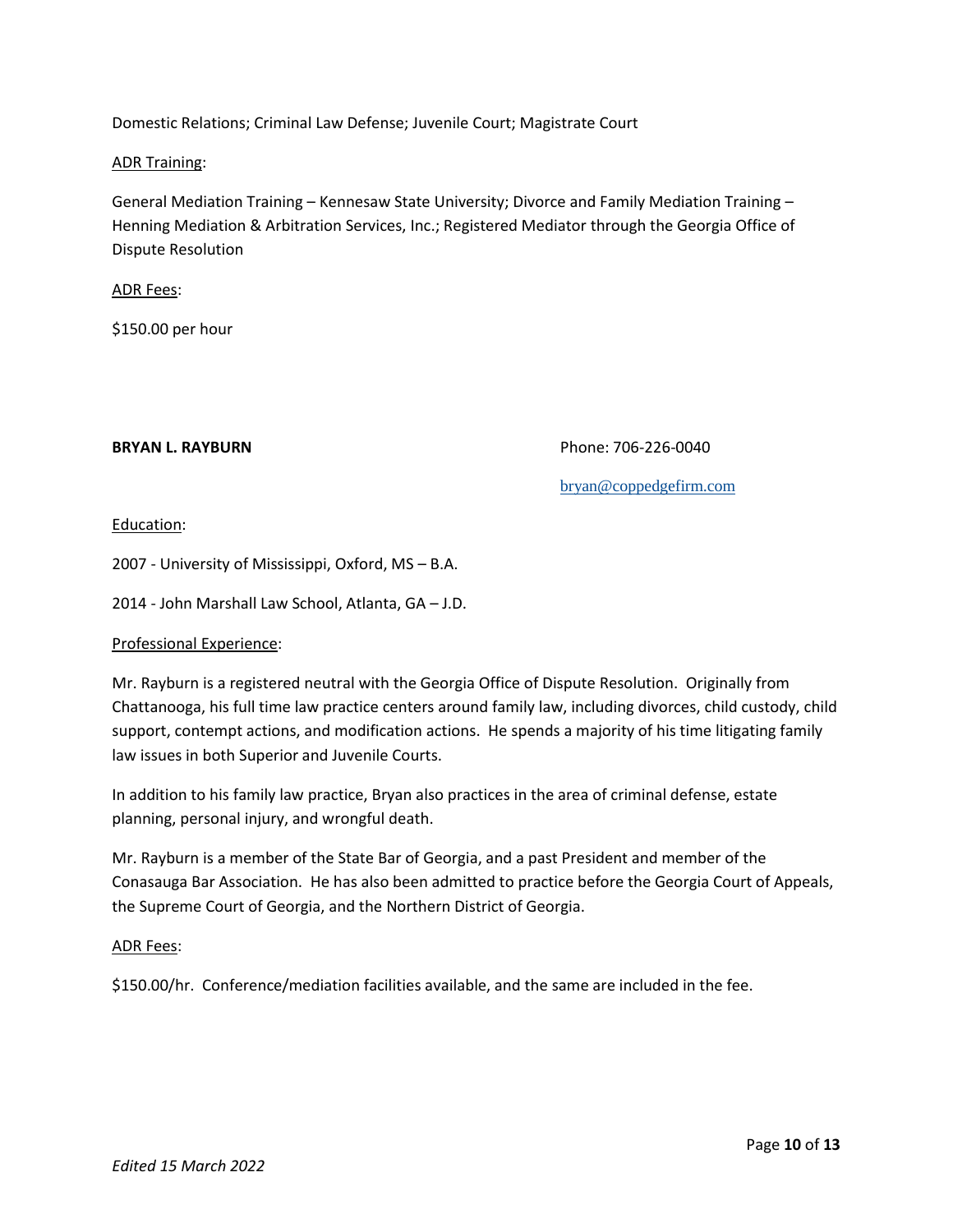### **HENRY C. THARPE, JR.** Phone: 706-278-5211

## [Htharpe@daltongalaw.com](mailto:Htharpe@daltongalaw.com)

**Henry Tharpe** has practiced in Dalton, Georgia since 1974. He has represented individuals, corporations, and insurers in a wide variety of tort and commercial lawsuits. These include claims for serious personal injury and wrongful death, lender liability and electrical contact cases. In the late 90's, he coordinated the nationwide response of one of the country's largest carpet manufacturers to claims and lawsuits arising from in-door air quality complaints. He has more than 45 reported appellate decisions in the Supreme Court of Georgia; Georgia Court of Appeals; and the U.S. Court of Appeals for the 11<sup>th</sup> Circuit. He has participated in many mediations as party litigant.

His practice focuses on commercial and tort litigation, utility law, eminent domain, and representation of government entities. In the past he has represented clients in the carpet industry in a variety of areas, including manufacturing and quality disputes, commercial matters and bankruptcy.

He received his undergraduate education at the Georgia Institute of Technology and his law degree from the University of Georgia. He served as a member of the Board of Governors of the State Bar of Georgia; he also served on the University of Georgia Law School Association Council from 1999 – 2009; and was President from 2008 – 2009; he served as President of the Georgia EMC Counsel Association. He has been a Special Assistant Attorney General for the State of Georgia representing the Georgia Department of Transportation in eminent domain proceedings since 1984.

He is certified as a General Civil Mediator by the Commission on Dispute Resolution.

## ADR Fees:

\$200 per hour. No travel charge for mediations in the Conasauga, Cherokee and Lookout Mountain Judicial Circuits. Mediation facilities are available at his office directly across the street from the Whitfield County Courthouse.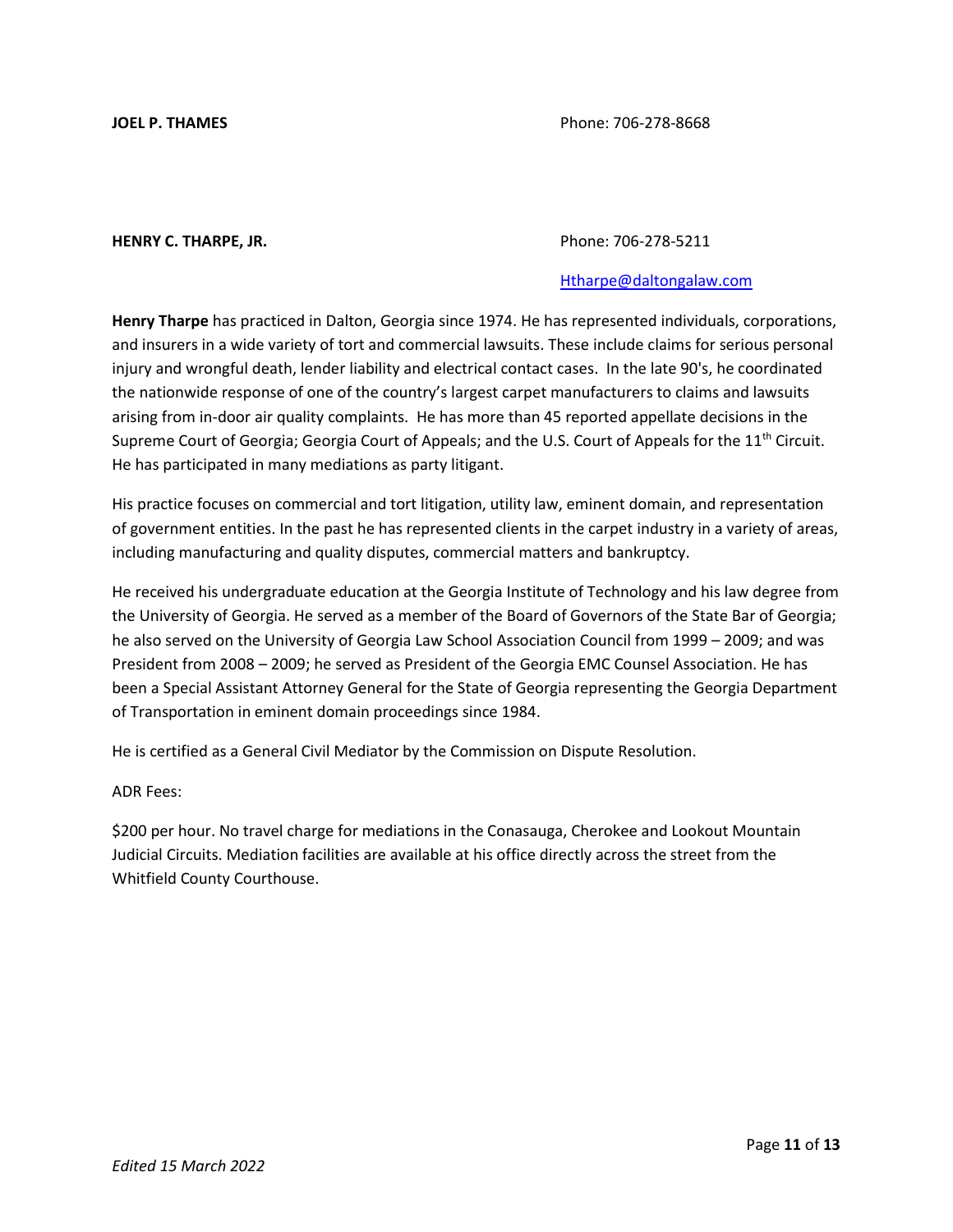### **ROBERT H. SMALLEY III** Phone: 706-278-4499

[rsmalley@mccamylaw.com](mailto:rsmalley@mccamylaw.com)

#### Professional Experience:

Mr. Smalley has been a practicing attorney in Northwest Georgia since 1992 and a registered mediator since approximately 1995. He has handled numerous jury trials and bench trials, with a focus on complex commercial litigation and all types of personal injury/insurance litigation.

Mr. Smalley is a partner with McCamy, Phillips, Tuggle & Fordham, LLP in Dalton, GA and also serves as the Whitfield County Attorney.

#### ADR Experience:

Mr. Smalley has significant experience in mediating all types of matters, including: domestic/divorce, personal injury, wrongful death/insurance matters, commercial litigation, construction litigation, government condemnation matters. Title VII/1983 litigation, and all types of administrative matters including: land use matters.

He has successfully mediated over 400 matters.

#### ADR Fees:

\$200.00 per hour, plus mileage if applicable.

## **R. LESLIE WAYCASTER, JR.** Phone: 706-226-0100

[leslie@waycaster-law.com](mailto:leslie@waycaster-law.com)

## Areas of Experience:

R. Leslie Waycaster, Jr. has been practicing law in Dalton, Georgia since July, 2018. Mr. Waycaster has an "AV" rating which is the highest rating in both ability and ethics as determined by the legal professions pre-eminent attorney rating service, Martindale-Hubbell, Inc. He has been lead or associate counsel in approximately one hundred (100) jury trails, in a variety of cases including personal injuries, business disputes, divorce and family law and probate disputes. He has helped clients obtain settlements and/or judgements in excess of One Hundred Million (\$100,000,000.00) Dollars.

Today, Mr. Waycaster's practice is primarily limited to three areas of the law: 1) personal injuries (vehicular collisions, dangerous property conditions, defective products and professional negligence); 2) business disputes, (breach of contract, fraud, employment contracts, wage and hour claims; and 3) mediation of disputes (Mr. Waycaster has been rated as being in the top five percent (5%) of mediators